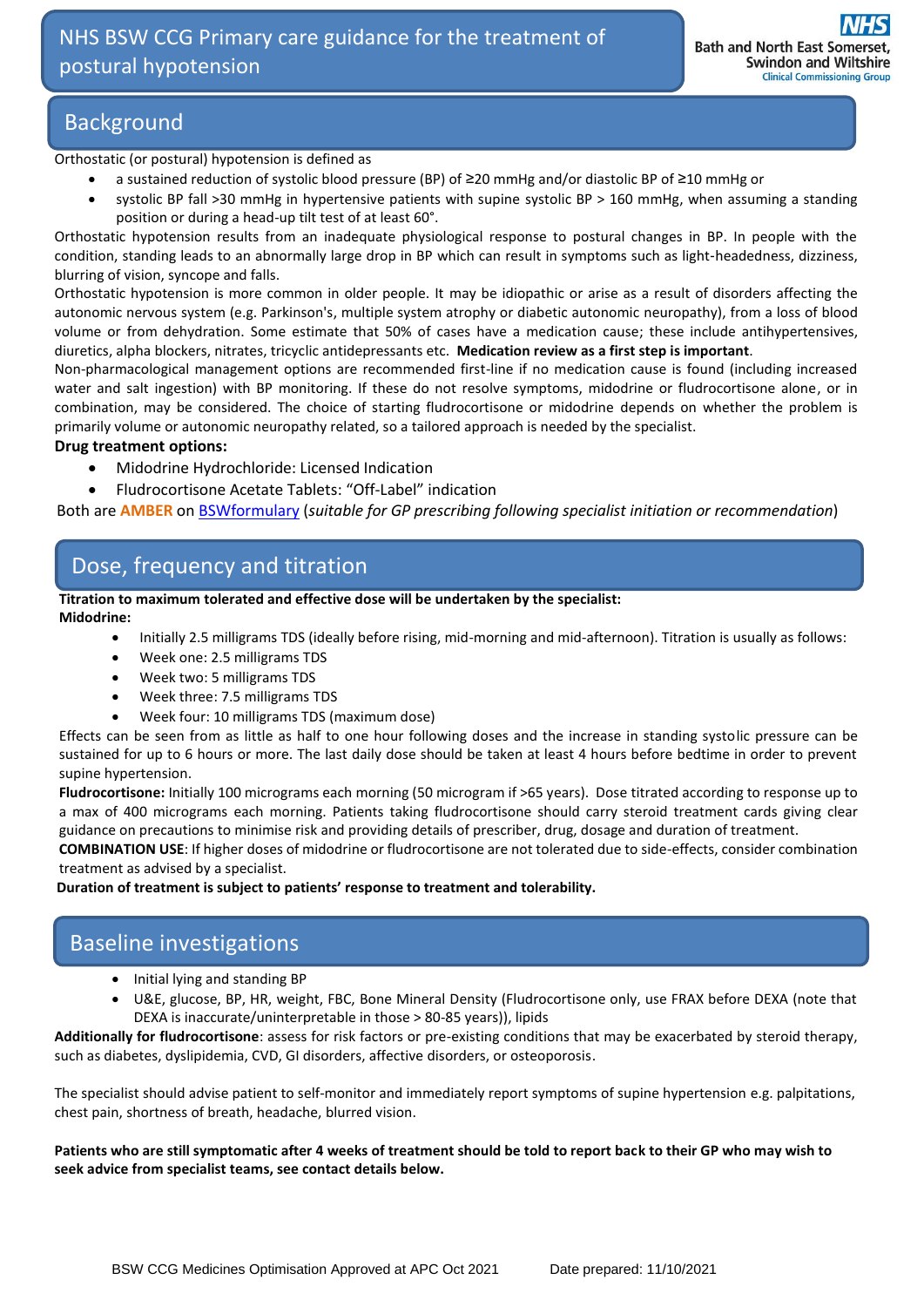### On-going investigations

- Monitor U&Es and LFTs and supine/standing BP as recommended by specialist.
- Monitor for signs of developing heart failure or volume overload.
- **Additionally for fludrocortisone (a potent mineralocorticoid):** monitor dosage and salt intake to avoid hypertension, oedema or weight gain. Salt restriction and/or potassium supplements may be necessary if advised by the specialist.

## Treatment Pathway

**Symptoms suggestive of orthostatic hypotension**

**Diagnosis confirmed by Head-Upright Tilt Testing (if possible) Secondary and otherwise treatable causes should be excluded and medication reviewed.**

#### **Non-Pharmacological treatment:**

- **Hydration advice: 250ml hourly fluid intake between 8am to 6pm**
- **>65 years and no systemic hypertension: Additional table salt in diet (NB: Caution in heart failure or volume overload)**

**Pharmacological treatment (Choice of drug determined by Specialist)**

#### **Fludrocortisone (off-label):**

**100micrograms each morning (50micrograms if >65 yrs). Titrate dose according to response up to a maximum of 400micrograms each morning.** Fludrocortisone works as a volume expander but is not licensed for this use.

#### **Midodrine (licensed):**

**2.5mg TDS. The third dose of the day should be taken at least four hours before bedtime to avoid supine hypertension. Dose may be increased weekly up to 10mg TDS depending on response and tolerability.**

#### **Combination use of midodrine and fludrocortisone:**

**If higher doses of midodrine or fludrocortisone are not tolerated due to side-effects, consider combination treatment as advised by a specialist.**

# Adverse effects (only most common are listed):

- **Midodrine**: Piloerection, itchy scalp, paraesthesia, paraesthesia of the scalp, urinary retention, supine hypertension, increased supine hypertension, and pruritus. Panic/anxiety occurs in about 5% of patients.
- **Fludrocortisone**: Hypertension, sodium and water retention, potassium loss and increased calcium excretion. High doses can cause Cushing's syndrome

**This list is not exhaustive.** The manufacturer's [summary of product characteristics](https://www.medicines.org.uk/) (SPC) and the most current edition of the [British National Formulary](https://bnf.nice.org.uk/) should be consulted for full information.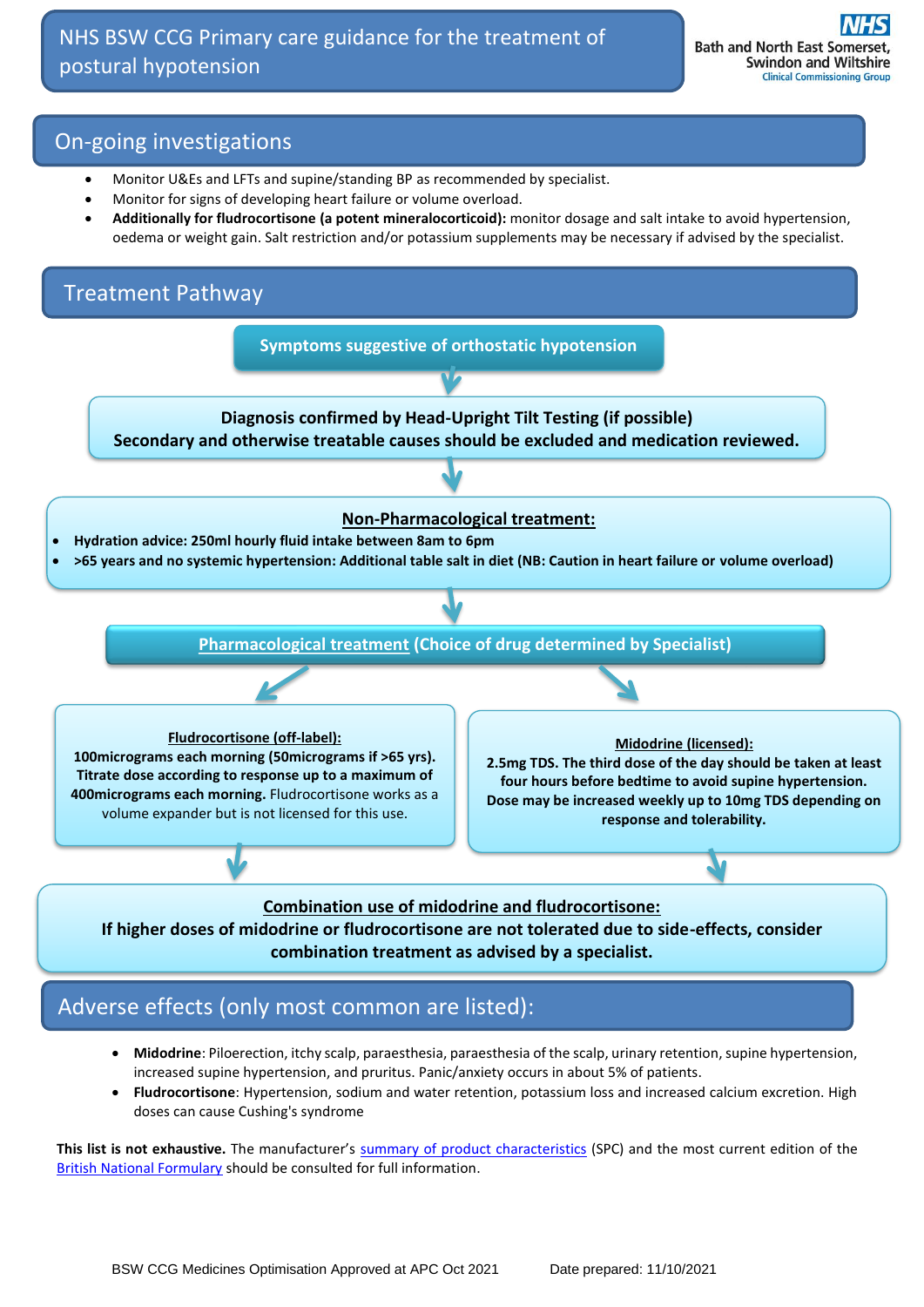## Cautions and contra-indications

### **Contraindications** (see **SPC** or **BNF** for further information)

Both medicines are contraindicated if there is hypersensitivity to the active substance or to any excipients listed in their SPC.

#### **Additionally for midodrine:**

Contraindicated in aortic aneurysm; blood vessel spasm; bradycardia; cardiac conduction disturbances; cerebrovascular disease including stroke (relative C/I); congestive heart failure (relative C/I); hypertension; hyperthyroidism; myocardial infarction; narrow-angle glaucoma; phaeochromocytoma; proliferative diabetic retinopathy; serious obliterative blood vessel disease; serious prostate disorder; urinary retention.

#### **Additionally for fludrocortisone:**

Contraindicated in systemic infections unless specific anti-infective therapy is employed.

### **Cautions:** (see [SPC](https://www.medicines.org.uk/emc) or [BNF](https://bnf.nice.org.uk/) for further information)

#### **For both medicines:**

Regular monitoring of supine and standing BP is necessary due to the risk of supine hypertension. Patients should report symptoms of supine hypertension immediately (as detailed above). If supine hypertension occurs, which is not overcome by reducing the dose, treatment must be stopped; DO NOT stop fludrocortisone abruptly. The risk of supine hypertension occurring during the night can be reduced by elevating the head (e.g. multiple pillows).

#### **Additionally for midodrine:**

Use with caution in hepatic impairment, atherosclerotic cardiovascular disease (especially with symptoms of intestinal angina or claudication of the legs); elderly (manufacturer recommends cautious dose titration); prostate disorders (midodrine may cause urinary retention). Use caution when midodrine is used concomitantly with cardiac glycosides and other agents that directly or indirectly reduce heart rate; slowing of the heart rate may occur after midodrine administration, due to vagal reflex. **Additionally for fludrocortisone:**

As with all systemic corticosteroids, use with caution in renal impairment, congestive heart failure; diabetes mellitus (including a family history of); diverticulitis; epilepsy; glaucoma (including a family history of or susceptibility to); history of steroid myopathy; history of tuberculosis or X-ray changes (frequent monitoring required); hypertension; hypothyroidism; infection (particularly untreated); long-term use; myasthenia gravis; ocular herpes simplex (risk of corneal perforation); osteoporosis (in children); osteoporosis (post-menopausal women and the elderly at risk) (in adults); peptic ulcer; psychiatric reactions; recent intestinal anastomoses; recent myocardial infarction (rupture reported); severe affective disorders (particularly if history of steroid-induced psychosis); thromboembolic disorders; ulcerative colitis.

## Interactions:

#### **Midodrine:**

- Glycosides: Simultaneous use of digitalis preparations may potentiate heart rate reducing effect and heart block may occur.
- Corticosteroid preparations: Midodrine may enhance the hypertensive effects of corticosteroids. Patients treated with midodrine in combination with mineralocorticoids or glucocorticoids (e.g. fludrocortisone) may be at increased risk of glaucoma/increased intraocular pressure; monitor carefully.

#### **Fludrocortisone:**

- Oral anticoagulants: Corticosteroids may potentiate or decrease anticoagulant action
- Antidiabetics: Corticosteroids may increase blood glucose; monitor diabetic control, esp. when corticosteroids are initiated, discontinued, or dose is changed.
- Hepatic Enzyme Inducers (e.g. CBZ/phenytoin/rifampicin): There may be increased metabolic clearance of Fludrocortisone. Observe for possible diminished effect of steroid, and adjust the dosage accordingly.

**This list is not exhaustive.** The manufacturer's [summary of product characteristics](https://www.medicines.org.uk/) (SPC) and the most current edition of th[e British National Formulary](https://bnf.nice.org.uk/) should be consulted for full information.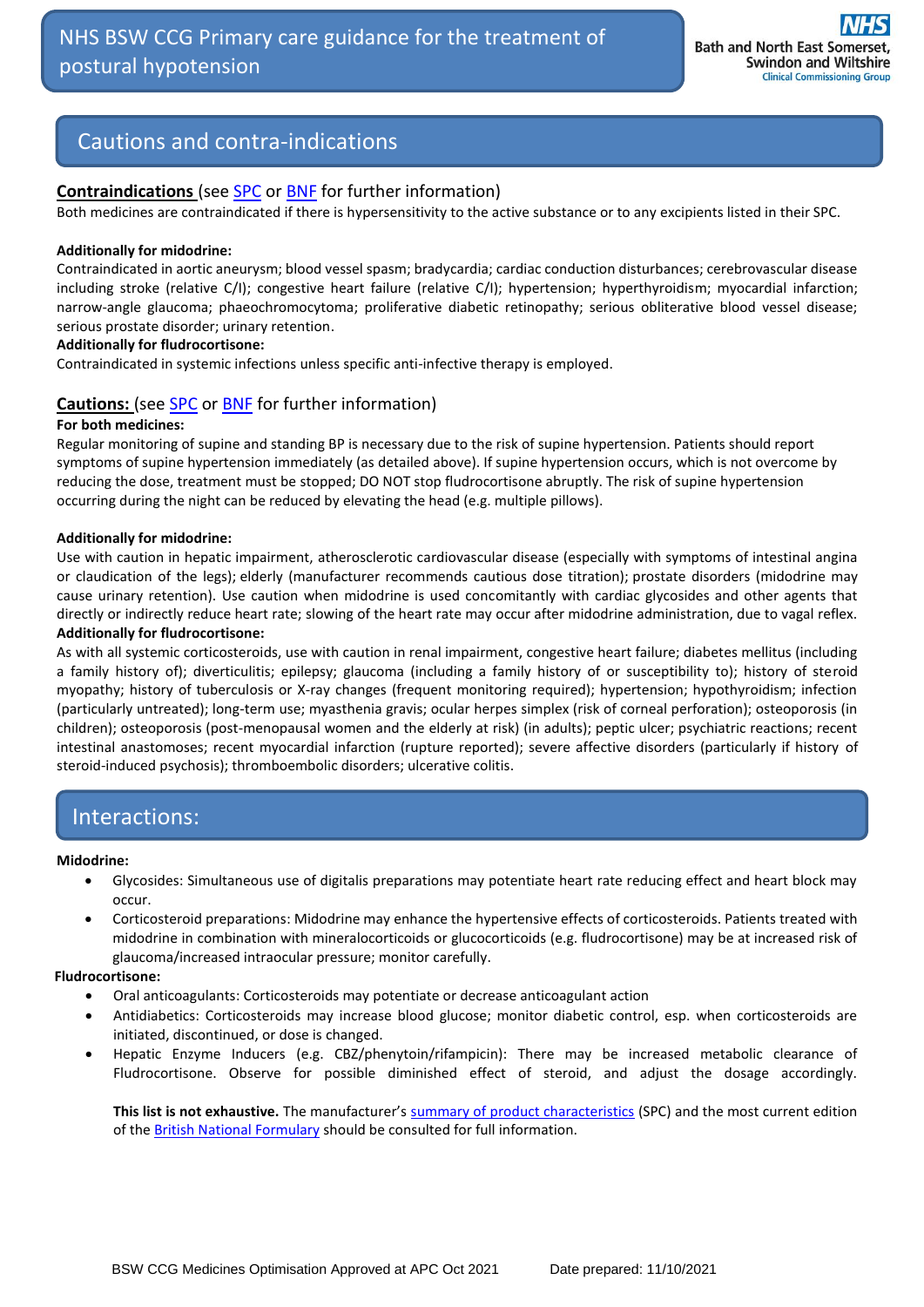# Actions to be taken if abnormal results/adverse effects

| Review and discontinuation of Midodrine by GP         |                                                             |  |  |  |
|-------------------------------------------------------|-------------------------------------------------------------|--|--|--|
| Symptoms of supine hypertension such as chest         | Check lying and standing BP. If supine hypertension         |  |  |  |
| pain, palpitations, shortness of breath, headache,    | present, see below.                                         |  |  |  |
| blurred vision                                        |                                                             |  |  |  |
| Supine hypertension (systolic BP>160mmHg)             | Usually dose related but check last dose is taken at least  |  |  |  |
| (hypertension in the supine position, e.g. at night). | 4 hours before bedtime. Consider dose reduction or          |  |  |  |
|                                                       | withhold and discuss with specialist. If persistent despite |  |  |  |
|                                                       | dose reduction, consider discontinuation in consultation    |  |  |  |
|                                                       | with specialist.                                            |  |  |  |
| Urinary retention                                     | Withhold and discuss with specialist.                       |  |  |  |
| Acute or severe renal impairment                      | Withhold until discussed with specialist. The active        |  |  |  |
|                                                       | metabolite is almost exclusively renally cleared and thus   |  |  |  |
|                                                       | toxicity is likely. Check for urinary retention.            |  |  |  |
| AST, ALT >twice upper limit of reference range        | Withhold until discussed with specialist.                   |  |  |  |
| Lying or standing BP increases >80/100mmHg or is      | Withhold until discussed with specialist.                   |  |  |  |
| considered clinically significant                     |                                                             |  |  |  |
| Persistently labile BP after initial titration        | Discontinue treatment/discuss with specialist.              |  |  |  |
| Review and discontinuation of Fludrocortisone by GP   |                                                             |  |  |  |
| Symptoms of supine hypertension such as chest         | Check lying and standing BP. If supine hypertension         |  |  |  |
| pain, palpitations, shortness of breath, headache,    | present, see below.                                         |  |  |  |
| blurred vision                                        |                                                             |  |  |  |
| Supine hypertension (systolic BP>160mmHg)             | Usually dose related. Consider dose reduction or            |  |  |  |
| (hypertension in the supine position, e.g. at night). | following discussion with specialist. If persistent despite |  |  |  |
|                                                       | dose reduction, consider discontinuation in consultation    |  |  |  |
|                                                       | with specialist.                                            |  |  |  |
| Symptoms of adrenal suppression: nausea, D&V,         | Seek specialist advice.                                     |  |  |  |
| abdominal pain, anorexia/weight loss, headache        | Withdrawal of corticosteroids after prolonged therapy       |  |  |  |
| (usu. In the morning), fever, weakness/fatigue,       | must always be gradual and should be tapered according      |  |  |  |
| malaise, myalgia, arthralgia, psychiatric symptoms    | to dose and duration of treatment to avoid acute            |  |  |  |
| (mood and behaviour changes).                         | adrenal insufficiency (see BNF).                            |  |  |  |
|                                                       | A steroid card and patient information leaflet should be    |  |  |  |
|                                                       | supplied by the specialist to every patient when a          |  |  |  |
|                                                       | systemic corticosteroid is prescribed.                      |  |  |  |
| Hypokalaemia                                          | Consider prescribing potassium supplements                  |  |  |  |
| Persistently labile BP after initial titration        | Discuss with specialist for advice.                         |  |  |  |

## Advice to patients and carers:

- Patients on midodrine should be told to report promptly any indication of urinary retention (e.g. hesitancy or frequency of micturition) which may be a sign of urinary retention.
- Patients taking fludrocortisone should carry steroid treatment cards which give clear guidance on the precautions to be taken to minimise risk and which provides details of prescriber, drug, dosage and the duration of treatment.

Useful NICE patient information about the use of fludrocortisone for postural hypotension can be found here (Oct 2013): [https://www.nice.org.uk/advice/esuom20/resources/fludrocortisone-for-low-blood-pressure-on-standing-postural](https://www.nice.org.uk/advice/esuom20/resources/fludrocortisone-for-low-blood-pressure-on-standing-postural-hypotension-pdf-17488116421)[hypotension-pdf-17488116421](https://www.nice.org.uk/advice/esuom20/resources/fludrocortisone-for-low-blood-pressure-on-standing-postural-hypotension-pdf-17488116421)